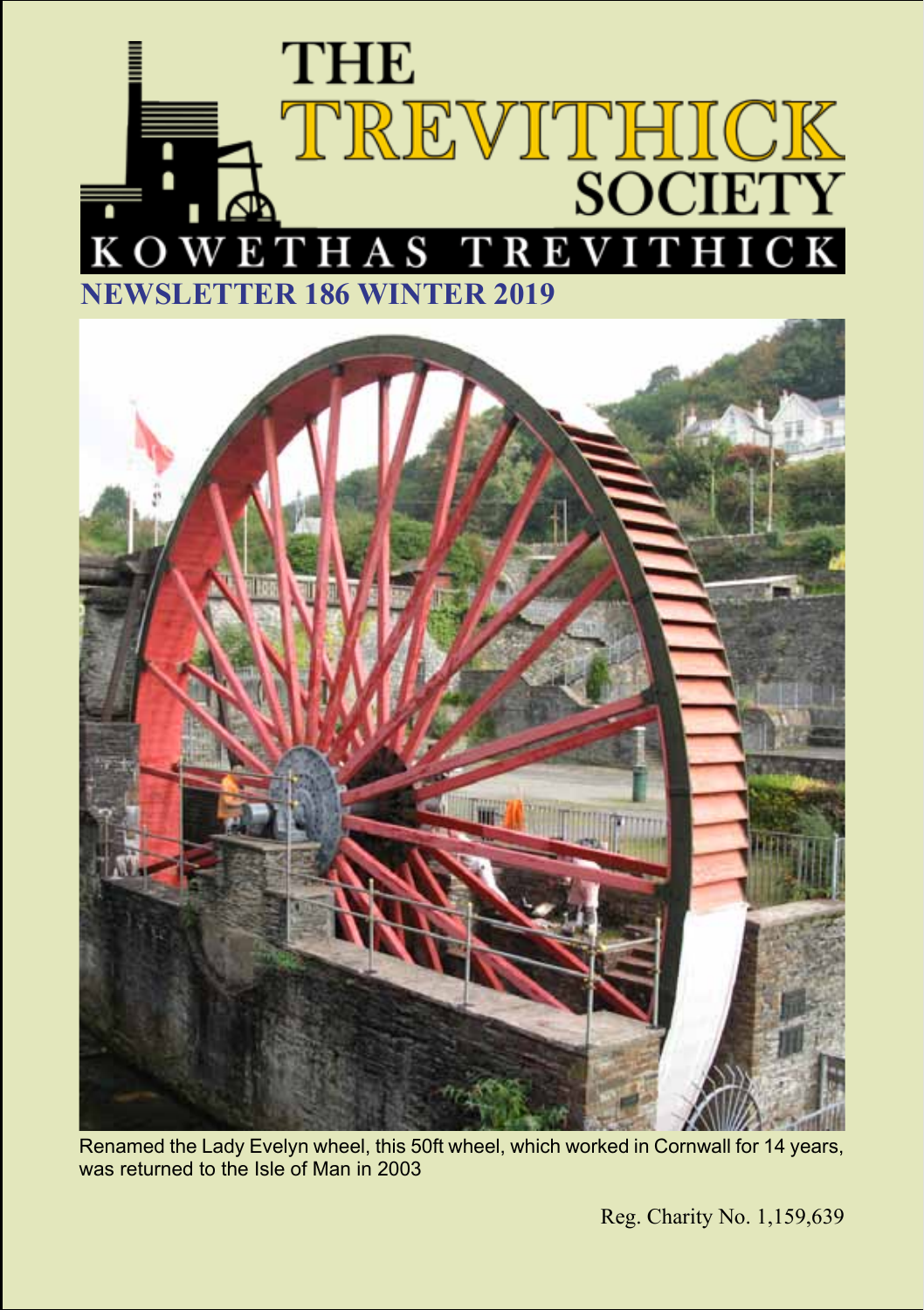# **NEW MEMBERS**

The Society gives a very warm welcome to the following new members and looks forward to meeting them at any Society events:

| Rebecca Herron Lincolnshire |                      |
|-----------------------------|----------------------|
| David Booth                 | Warrington           |
| <b>Brett Grist</b>          | (Cornwall Resources) |
|                             | Callington           |
| John Wakeham Liskeard       |                      |
| Stephen Tucker Crows an Wra |                      |

### **DECEASED MEMBERS**

The Society is saddened to report the passing of the following members:

| Mike Trott    | Camborne |
|---------------|----------|
| Martin Churly | Farnham  |
| Tom Murray    | Pendeen  |

Our condolences to their respective families.

## **MINING ARTEFACT**

A response concerning the wagon protruding from the Gwithian cliffs reported in the last newsletter:

According to *Industrial Railways & Locomotives of South West England,* by Roger Hateley and published by the Industrial Railway Society in 2012, the Gwithian tramway was operated by The Pentewan Dock & Concrete Co. for the extraction of sand. It was replaced by dumper trucks in October 1958.

#### **Graham Thorne**

# **COURTNEY ROWE MBE**

I was deeply saddened to hear of Courtney Rowe's passing this summer. Besides the stalwart work that Courtney gave to the Society for many years, I wish to pay tribute to the efforts that he made with the restoration of the Levant Whim ably led by Milton Thomas. Besides his great engineering skills from which we all learned a lot, he meticulously measured every part of the Whim, draughted scale drawings and estimated the weight of a lot of those parts. In conjunction with The Trevithick Society, Courtney then compiled a book entitled *Drawings of the Levant Whim* and this was used by members of the 'Greasy Gang' for very many years. It was of invaluable help to us with the original restoration and repairs and maintenance once the Whim was opened to the public and run on steam.

It was a pleasure to have worked with Courtney in those days and to acknowledge the legacy that he left to ensure that the restoration of the Whim was completed. I know how much he enjoyed demonstrating the Whim for visitors to the site, and passing on his vast knowledge to others. Sadly missed.

#### **Ron Flaxman**



**March 15th 2020**

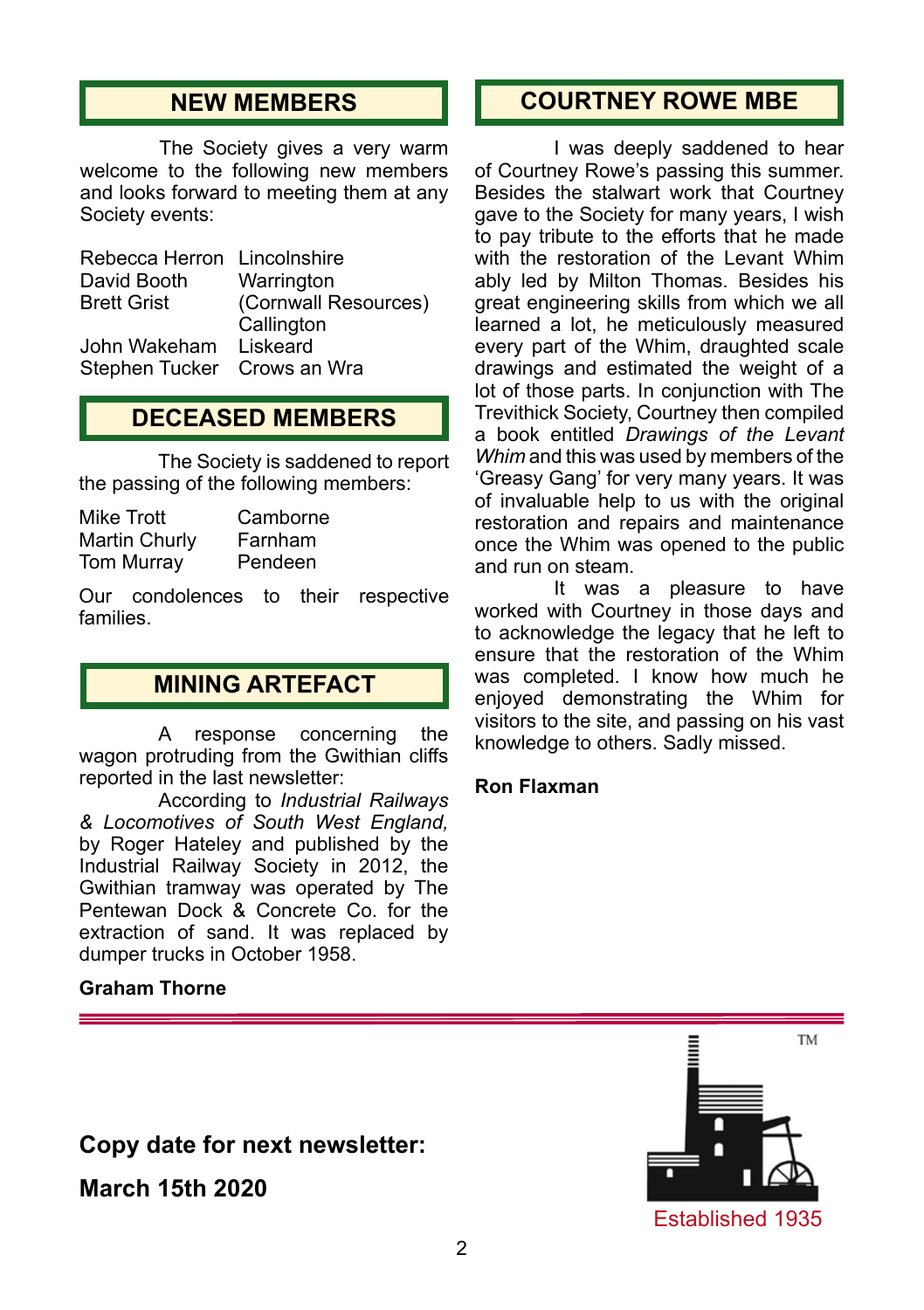# **LETTER TO THE EDITOR**

Many thanks to those of you who have sent in responses to the piece on Street Furniture in the last newsletter.

R.M. Heard sent the photograph (top right) of a drain grill cast by A. Gliddon, Marhamchurch Foundry (n.b. hinge to open) which is in Kilkhampton. Another one, same shape and dimensions, slightly concave, but named W. Gregory & Sons, Bude lies south edge of street opposite Lynthorpe. He also reported two circular man-hole covers in the rear entrance drive for Lynthorpe, West Street, and the other further west, in the road, opposite The Old School.

#### Dear Editor,

What an excellent newsletter arrived with the exceptional Journal. The article about iron street furniture in Truro highlights that 'smart' ain't necessarily effective - the pavement channels of Sara and Visick and others are being callously ripped out, and terrace down-pipes left to dribble across footways. The drain grilles, man-hole covers and other long-enduring products of our erstwhile foundries are an overlooked, over-stepped and very useful legacy - O that Highways was able to stimulate such trade again!

was reminded of John Ferguson's chapter on such things in his 'Forged and Founded in Cornwall' (Hillside Publications). Please do bombard Highways with demands to conserve, make use of and, most of all, commission ironwork - it seems to me that, where drainage, inspection and sealing are required, it is a most sustainable use of scarce resources. You will find, amongst those who labour on our streets and roads, a great sympathy.

How good would it be to see Sara's at work again - a subsidiary of CORMAC perhaps!.

#### **Bert Biscoe**

3 Lower Rosewin Row, Truro. TR1 1EN



Dear Editor,

Crosses on drain covers don't necessarily mean they are due for change. More usually they are marked to show they have been cleared of mud and debris by the maintenance gang.



**Richard Weeks**

#### **THE TITFIELD THUNDERBOLT**

Dear Editor,

I was very interested in your note on Titfield Thunderbolt. I had never noticed the Trevithick link before. I can suggest a reason for its appearance in the film. Titfield, which came out in 1953, was inspired by the preservation of the Talyllyn Railway by enthusiasts in 1951. It was the first preserved railway venture in the UK and possibly in the world. We know that T.E.B. Clarke, Ealing's scriptwriter visited the Talyllyn in 1952. Tom Rolt was acting manager that year and he mentions the visit in his memoir, *Railway Adventure*. Rolt had hoped that the Talyllyn might star in the film but that was not to be. Rolt though would have been well aware of Trevithick's place in railway history and I suspect that it was he who planted the seed with Clarke.

#### **Graham Thorne**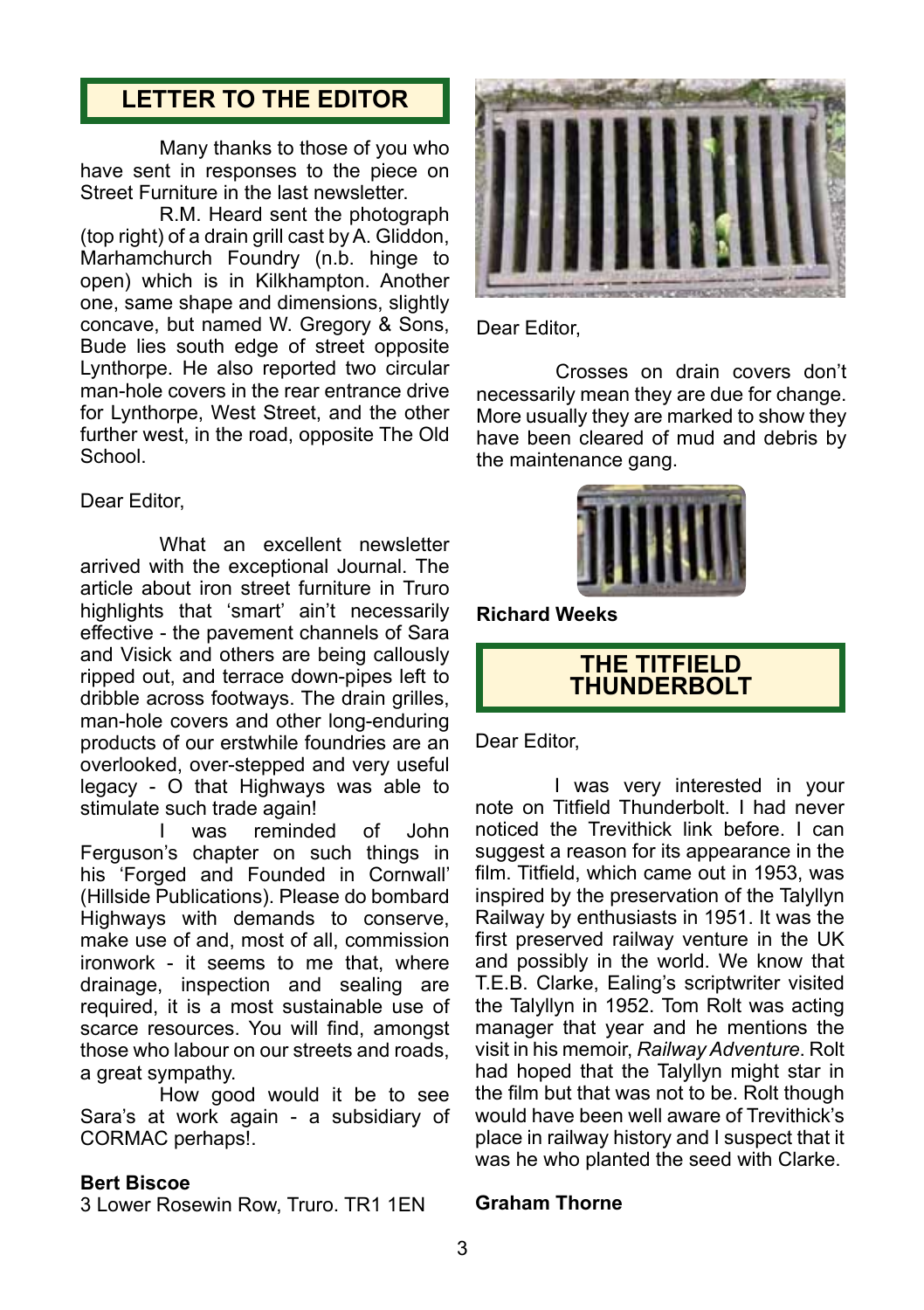# **AUSTRALIA'S LITTLE CORNWALL III: WORTHING MINE**

While the magnificent Cornish engine houses preserved on the South Australian mines of Burra, Moonta and Wallaroo, to the north and NW of Adelaide (see Newsletters 182 and 183), are likely to be familiar to many members, what is less well-known is that the oldest engine house in Australia lies within the greater metropolitan area of Adelaide itself. Tucked away in an unspoiled valley just a stone's throw from modern housing development (Fig. 1), it is unlikely that I would have found its location without the expert guidance of Greg Drew. Once again, I am indebted to him and it is from his published description of the site (listed below) that the following material is derived.

The all-enclosed engine house and separate stack mark the site of Worthing Mine and are located in Hallett

Cove, some 10km SSW of downtown Adelaide (Fig. 2). Copper was first discovered here in 1847 and the Worthing Mining Co. was formed in 1849. Several shafts were sunk and, in 1850, a secondhand beam engine was purchased (and a waterwheel ordered) in Cornwall. Although the engine was set to work the following year, the mine was forced to close in 1852 due to a workforce shortage brought about by the Victoria gold rush. It was reopened and the engine restarted in 1856, but by the end of the year the company had moved its operation to the recently purchased Bremer Mine, near Callington (some 50km ESE of Adelaide), and work at the Worthing Mine came to an end.

The engine house, which is built of local limestone, was erected in 1851 for an all-enclosed, 22-inch double-acting rotative engine (6-foot stroke) shipped secondhand from Cornwall in November<br>1850. Its provenance in Cornwall. in Cornwall, however, is unknown. It was set to work in August 1851 and used to both wind and pump (by way of flat rods) from Middle

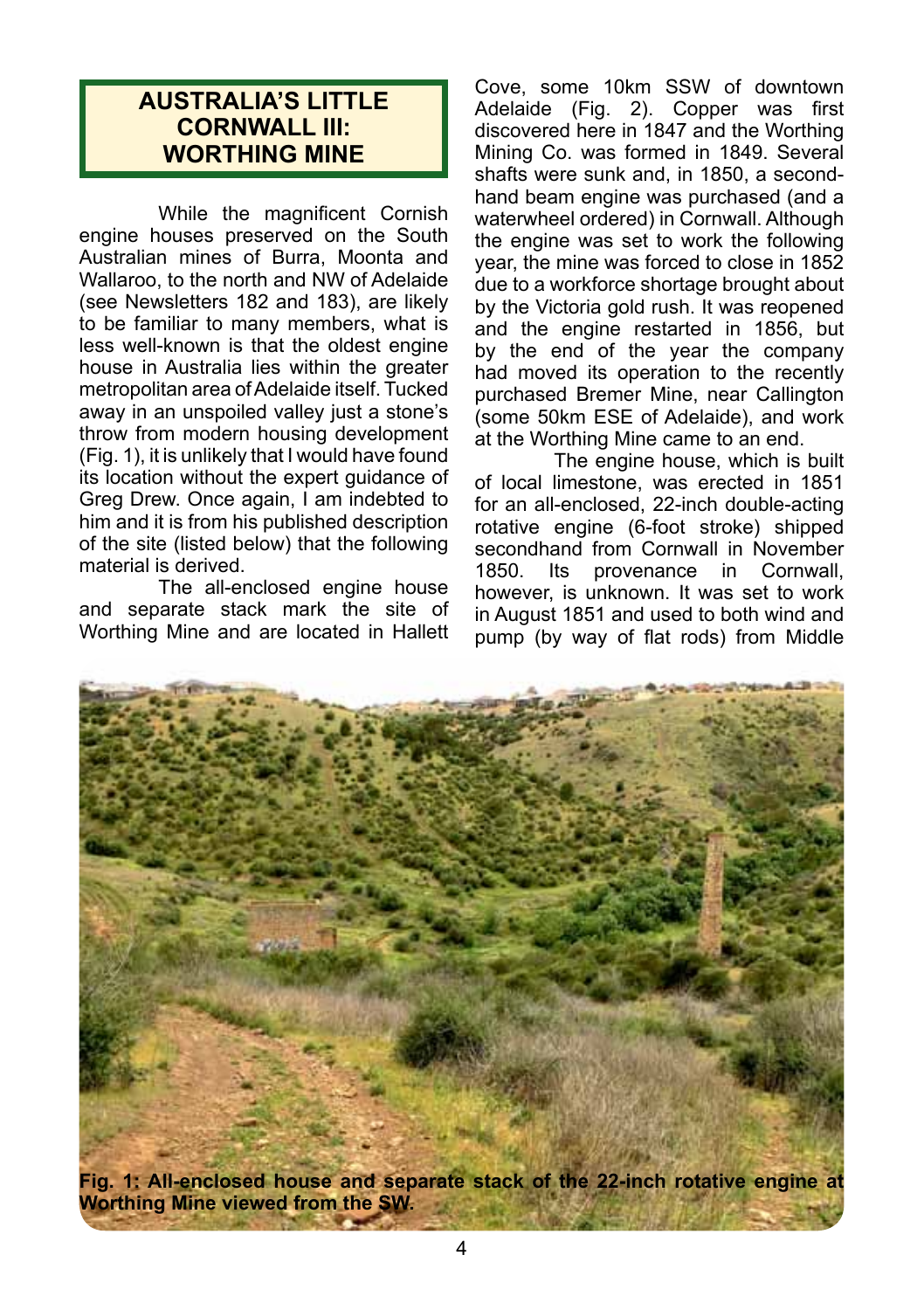

Fig. 3: Worthing 22-inch rotative engine (right) at Bremer Mine in 1875. To the left is a 60-inch pumping engine (10-foot equal beam) by Perran Foundry set to work on Legg's shaft in June 1859. This was originally ordered (with three boilers) for the Stathalbyn Mine, 50km SE of Adelaide, in 1852, but was never erected, and was purchased by the Worthing Mining Co. in 1858 (State Library of South Australia, photo B 7835).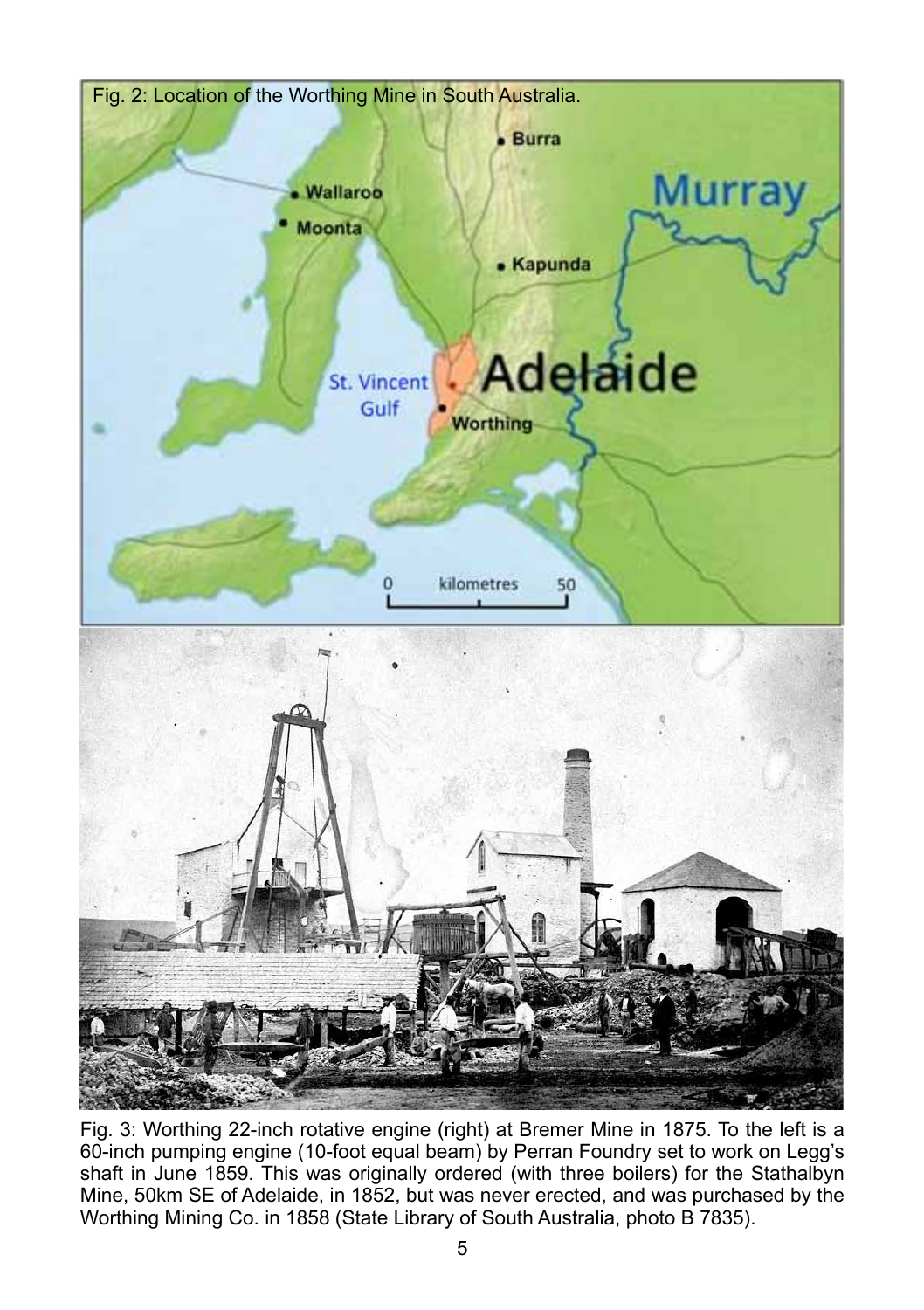Gully (Engine) shaft about 35m ahead of the house. But its working life at the mine was short and it stood idle from the mine's closure the following year until 1856 when it was briefly restarted. In 1860, it was moved to the company's Bremer Mine where it was re-erected in a regular engine house in 1861. Here it was used for winding (from Legg's shaft), crushing and powering the dressing floors until the mine closed in 1875 (Fig. 3). It was likely purchased at auction (where it was listed as a 26-inch) in 1876 for either the Burra or Wallaroo mine, the later amalgamation of which survived until 1923.

The engine house faces NW with an external mounting block alongside the crankshaft opening (Fig. 4) and the base of the boiler house (for one boiler) along the SW side, part of the wall of which extends the house to the rear (Fig. 5). This is the side nearest the separate stack, which stands on the hillside some 100m to the south and to which a flue can be traced. The interior of the house (which had two floors) preserves openings for the floor joists and beam support girder, a narrow cylinder platform (which does not extend to the rear wall), an "indoor" pit for the condenser and air pump, and slots for the flywheel and crank; an arrangement very similar to that of the operating whim at Levant Mine.

Drew, G.J. and Connell, J.E., 2012. *Cornish Beam Engines in South Australian Mines*. Special Publication No. 9, Department of Mines and Energy, South Australia, 191 p.

#### **Damian Nance**

Fig. 4: Front view of the all-enclosed engine house and separate stack at Worthing Mine, showing masonry mounting block alongside the crankshaft opening. Middle Gully (Engine) shaft lies just out of view to the bottom right.

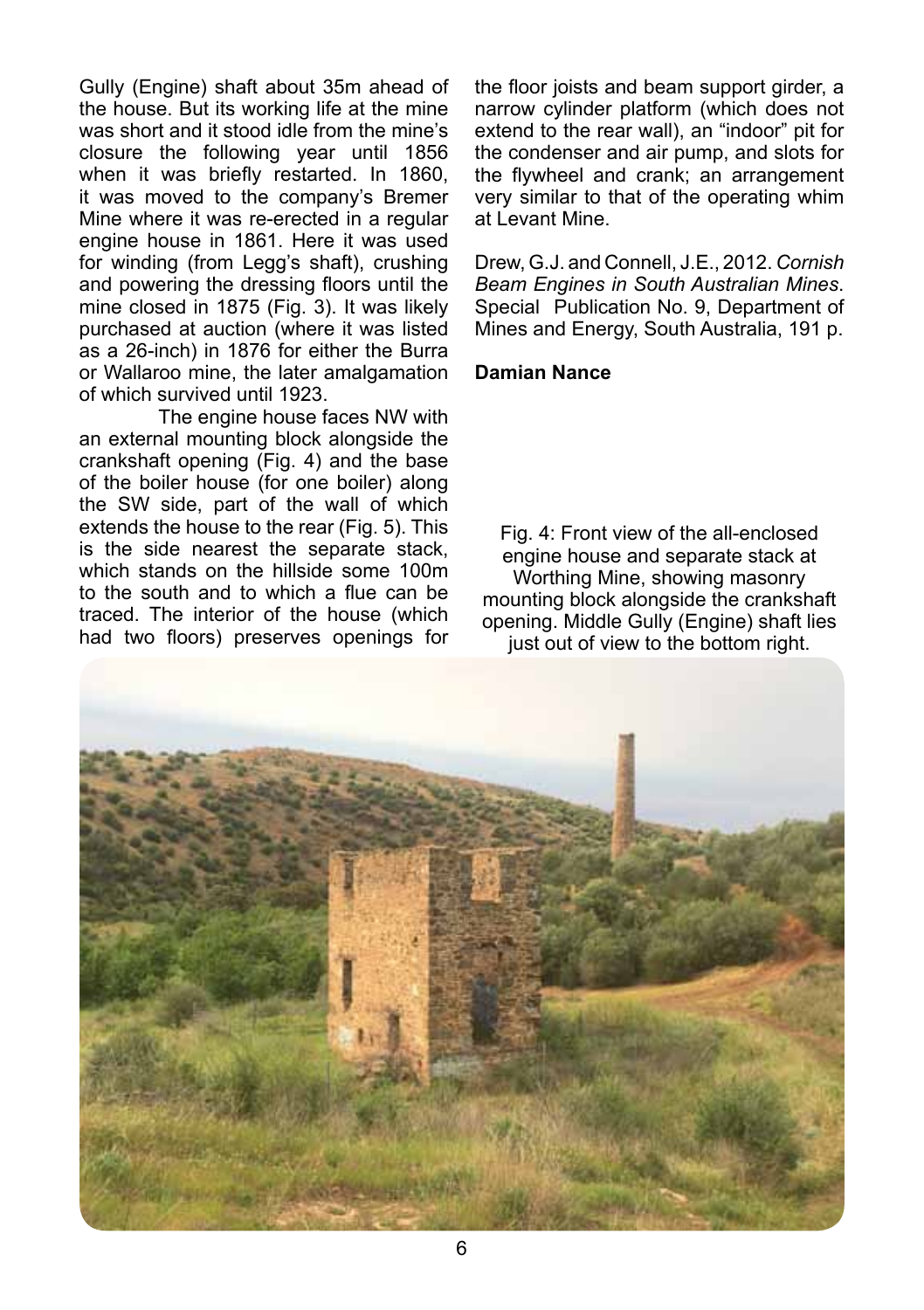

Fig. 5: Rear view of the all-enclosed engine house at Worthing Mine, showing a portion of the boiler house wall.

# **TREVITHICK WINE**

Following on from the Puffing Devil ale featured in the last newsletter, it is interesting to report the Richard Trevithick Reserve Red which is on sale in Cornish shops. I cannot comment, at the time of writing, on what it tastes like as the bottle will be opened on a few days time on Christmas Day!

It has been produced by the Goen Brenn Winery, Cornish Moorland Wines, Ltd. PL15 7TD.



**CNF**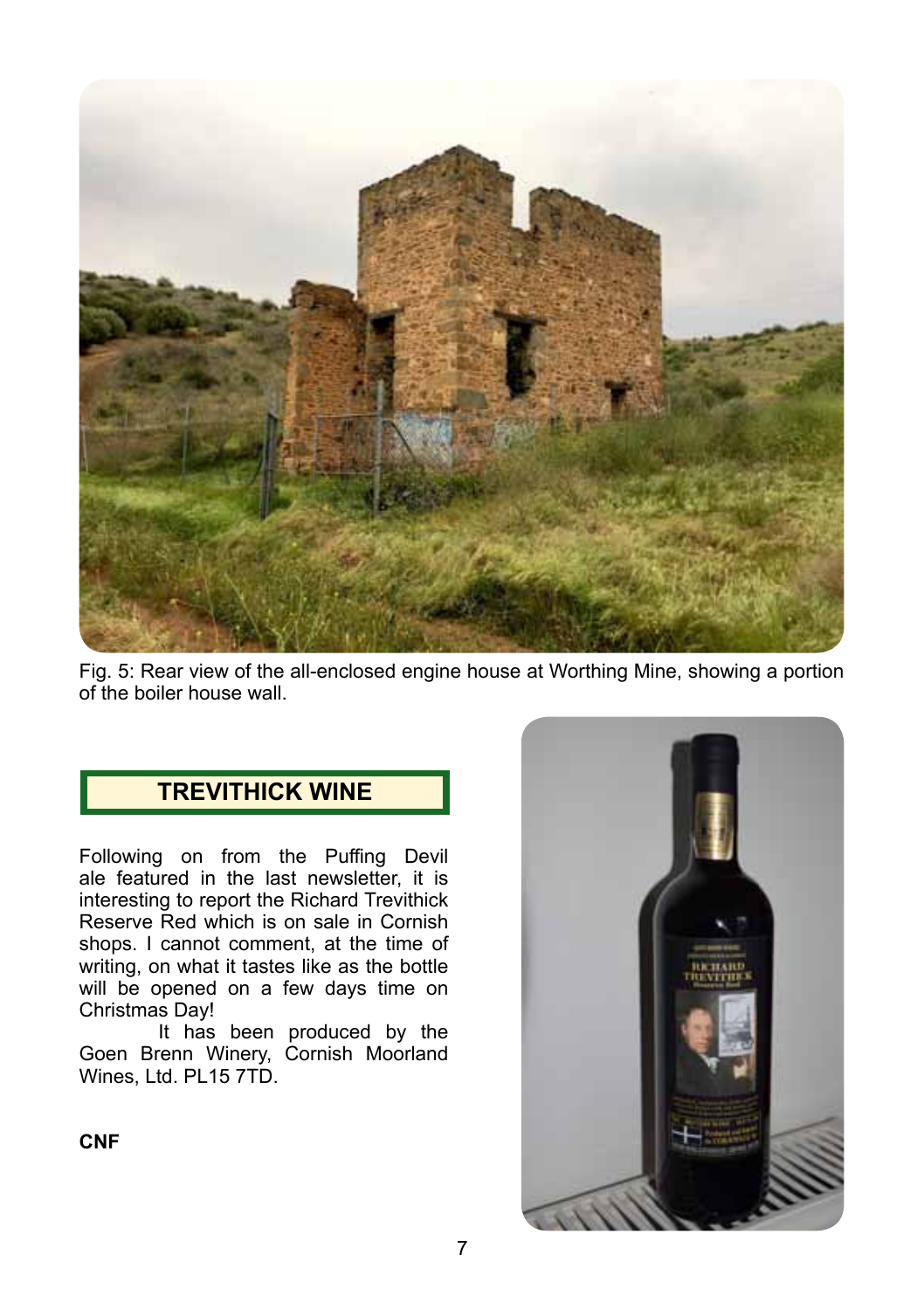

Acknowledgements: Text based on Andrew Scarffe description, a trustee of the Laxey and Lonan Heritage Trust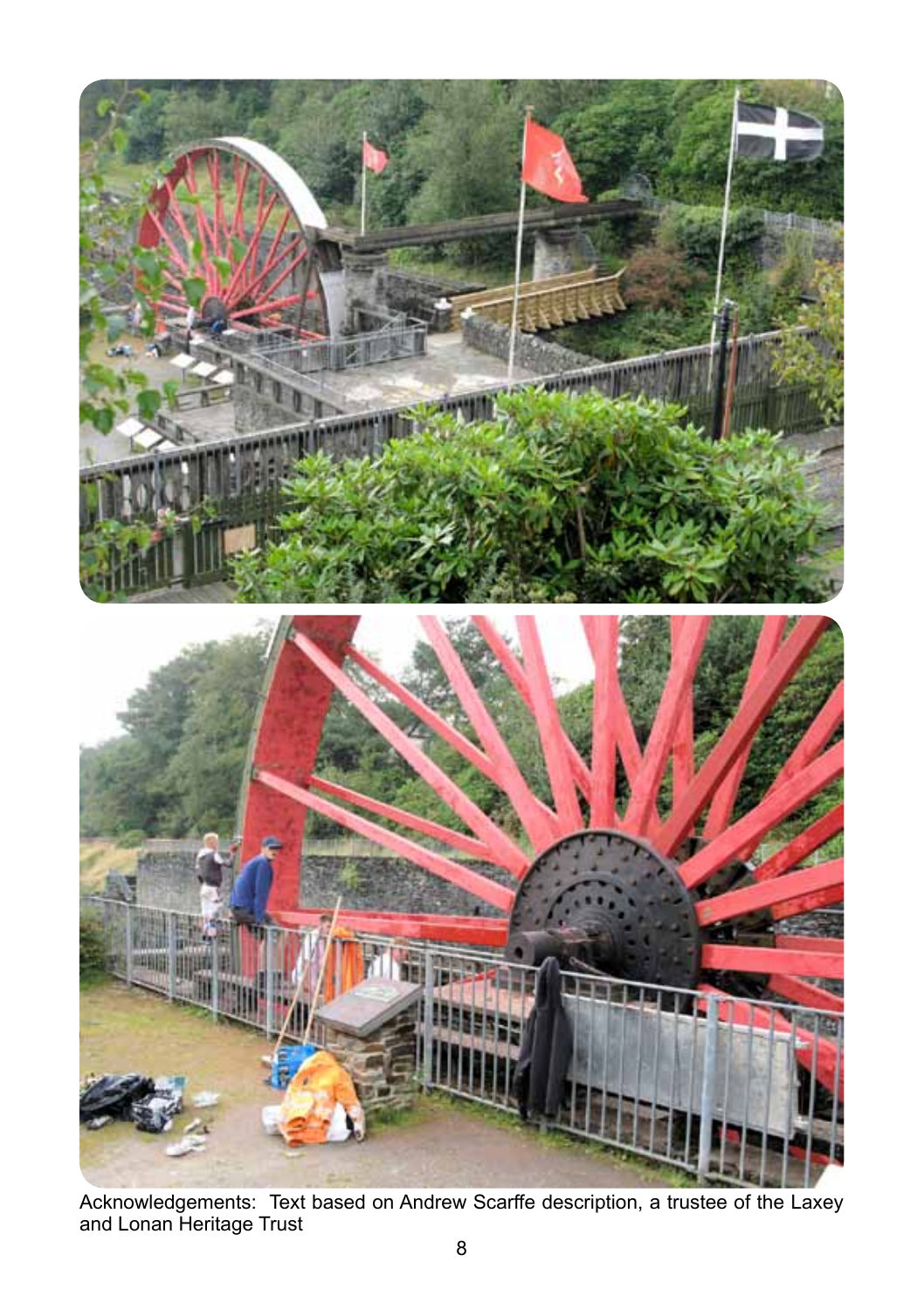# **PAINTED LADY**

During a visit to the Isle of Man in the late summer, on a day abounding with Painted Lady butterflies. I spent a day in the village of Laxey, famous for its 70ft (21.3m) Great Laxey water wheel named Lady Isabella. The dressing floors of this mine are now the home of the restored 50ft (15.2m) wheel, built for the nearby Snaefell mine. Following the demise of the mine, the wheel was shipped to Cornwall where it worked at Blisland as the Gawns wheel, later being gifted to the Trevithick Society and eventually returning to Laxey in pieces in 2003. Here, it was re-named Lady Evelyn in honour of the mother of one of the principal fund-raisers to restore the wheel.

Both wheels are normally in working order, but neither were on my visit, Lady Isabella undergoing repairs, and Lady Evelyn having been stopped for several weeks to dry out in preparation for repainting.

Built for the Snaefell lead-zinc mine in 1865 by L. & G. Howell of the Hawaeden Iron Works in Flintshire, NE Wales, it was one of two wheels – the other the Ellan Vannin, a 55ft (16.7m) diameter wheel – built by that Company for the East Laxey Mine at Maughold. The whereabouts of the latter wheel has been lost but following the final closure of the Snaefell mine in 1908 the 50ft wheel was bought by English China Clay and re-erected in Cornwall in 1920, where it pumped china clay slurry until 1934.

In 1971, English China Clay presented the wheel to the Trevithick Society who then loaned the wheel to Llywernog Lead Mining Museum near Aberystwyth, Wales. However, the wheel was never re-erected and in 2003, Peter Geddes of the Laxey Mines Research Group contacted the Trevithick Society requesting that the wheel be returned to Laxey. This they agreed, and on 22nd September that year the surviving components of the wheel arrived in Laxey, 138 years after its original construction.

It was agreed that the wheel should be erected as a working exhibit on the ore dressing floor of Laxey mine rather than the remotely located Snaefell mine. A wheelpit, which formerly housed a 43ft wheel, was available once cleared of debris and sufficiently large to house the 50ft wheel. It took a further three years to raise the £100k required to restore and reerect the wheel.

A number of the cast iron rim segments had to be replaced which was accomplished by Progress Foundry of Stoke on Trent. The axle and hub were refurbished by Booth Kelley Ltd. at Ramsey shipyard, Isle of Man, and the bearings - lost long ago - and hub end plates that secure the spokes, were replaced in the Isle of Man Steam Packet workshops. The timber spokes, buckets and back guard were all remade from locally donated timber.

On 5th February 2005, the axle and hub were mounted over the wheel pit and by 17th July all the spokes and rim segments were in place. Assembling and fitting the buckets took a further five months.

On 19th February 2006, the wheel was ready to receive water from a lade (leat) carrying water from a weir on the Laxey river. In August 2006, a grand opening ceremony took place attracting 3000 members of the public and guests. The Trevithick Society was represented by Peter Joseph, Kingsley Rickard, Brian Earl and Sue Maunder. At the event, Peter Joseph formally handed over ownership of the wheel to the Laxey and Lonan Heritage Trust. In recognition of the Cornish connection, Cornwall's St Piran's flag proudly flies alongside the Manx flag over the site.

Should anyone be visiting the Isle of Man who is a National Trust member, be sure to take your card with you as this gives free access to all museums and castles on the island, including the Laxey Mine trail which is highly recommended. Lady Evelyn is accessible throughout the year in the Valley Gardens, free of charge.

#### **Tim Smith**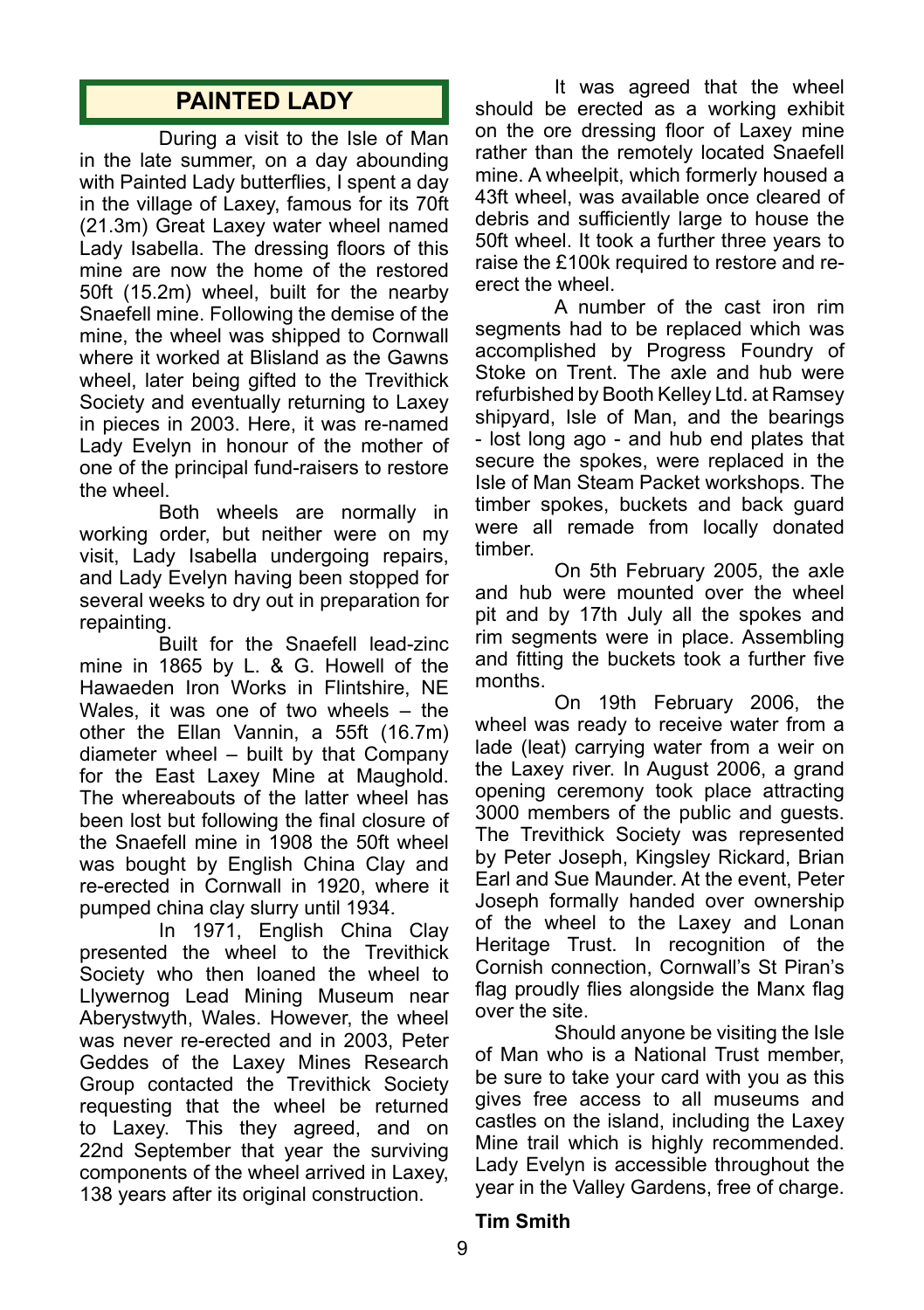# **JAMES WATT 2019 NEW BOOK**

Birmingham Library hosted an exhibition to mark the bicentenary of the death of James Watt (1736-1819). Watt moved to Birmingham in 1774 and entered into partnership with metalware manufacturer Matthew Boulton. Together



they held a virtual monopoly on steam engine production for the next 25 years. This was enforced through litigation and stifled innovation in some quarters, however, in Cornwall it had the opposite effect and led to much research and development and a seismic leap forward in technology to high pressure steam within weeks of Watt's patent expiring.

Nevertheless, the B. & W. steam engine business was highly successful and Watt became a wealthy man. His interests were widespread and he invented a diverse range of mechanical apparatus including the first reliable document copier.





*A complete guide to the Engine Houses of Mid-Cornwall* by Damian Nance, Kenneth Brown and Tony Clarke.

Nowhere in the world has metal mining been of greater importance than it has been in Cornwall, and it is in recognition of this extraordinary heritage and the global influence of the pioneering technology developed here that Cornwall's mining heritage was named a UNESCO World Heritage Site in 2006.

During the 19th century, Cornwall produced most of the world's copper and tin, as well as substantial quantities of lead, silver, arsenic, tungsten, zinc, iron and uranium. What made this unparalleled productivity possible was the development of the Cornish beam engine, a reciprocating steam engine capable of driving pumps that could keep the ever-deepening mines free of water. Although few of these great engines survive, many of the buildings that housed them remain. This book introduces these remarkable engine houses by providing an illustrated guide to those in Mid-Cornwall using contemporary and archival photographs together with brief descriptions and interpretations of each.

ISBN 9781911038610, 172 pages. Full colour. Price £18.00. Lightmoor Press.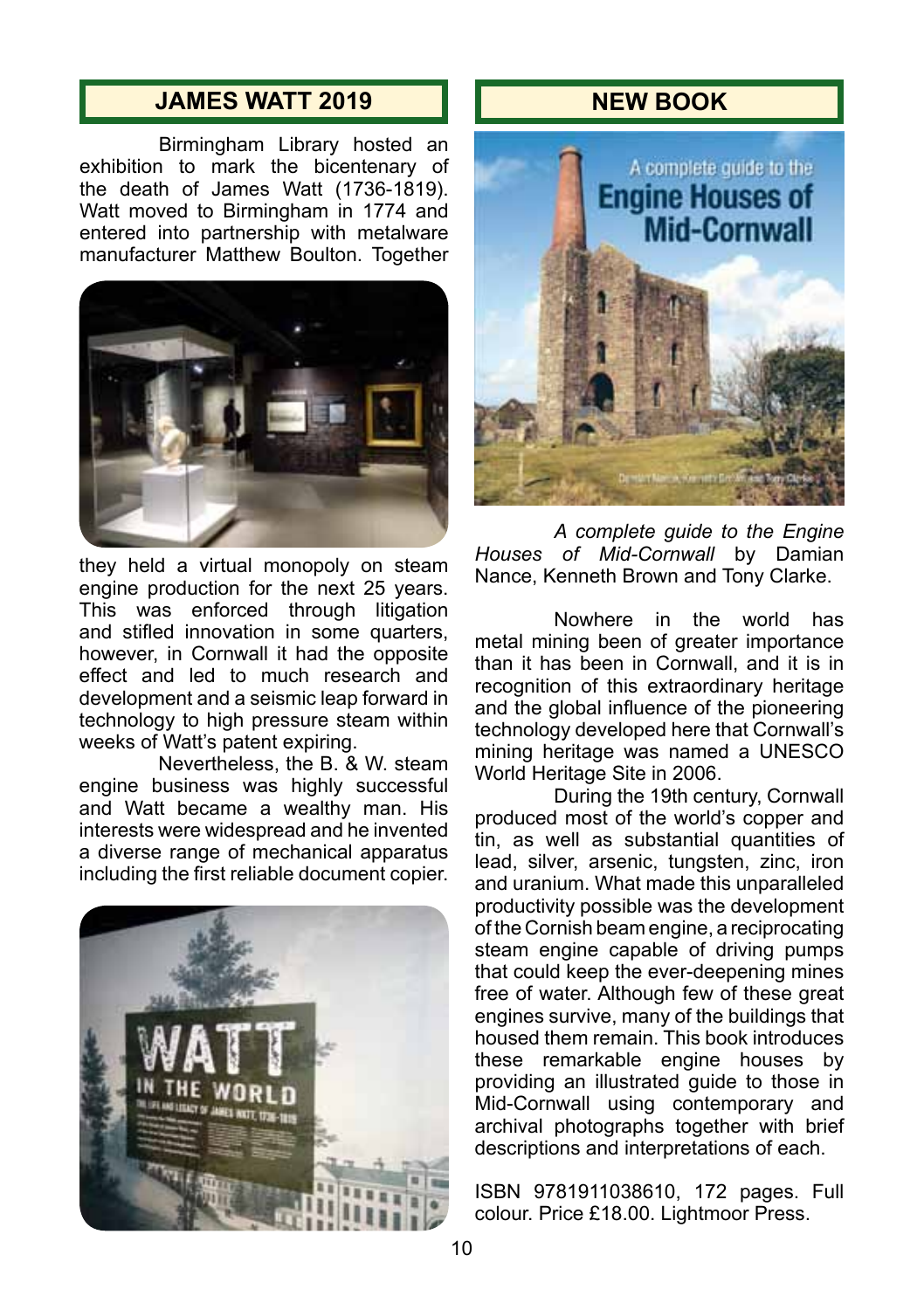# **LEVANT**

Levant is now closed to the public for the winter season and is not due to reopen until the 1st of March 2020.

The commemoration of the 100th anniversary of the Man-Engine Disaster took place in the Miners' dry on October 20th. This was very well organised and followed in the evening by a Memorial Service at the Miner's Chapel in St. Just. Congratulations to Delia Webb and everyone else who were involved with the organisation of events.

In previous years the winter maintenance at Levant was always carried out by the volunteers together with the help and advice of John Treloar who had 30 years of experience with the Whim. This has been handed over to John Woodward or other contractors. At the time of writing the stairs up to Middle Chamber have been removed together with the Engine Regulator Valve and the Gab-gear and eccentrics that operate the valves.

The 'Greasy Gang' originally formed in 1984, to restore the Levant Whim to working order, no longer exists. Once Milton Thomas could no longer come to Levant it was my pleasure to carry on with Milton's legacy and ensure that the team spirit with the volunteers endured. The demise of the 'Greasy Gang' is a sad time for Levant and brings to an end a long and worthwhile effort by volunteers that ensured the smooth and safe running of Levant. Thank you to all of those that were involved - it was greatly appreciated.

#### **Ron Flaxman**

# **HIP HIP HOORAY!**

Forgive the jollity but I am so pleased to be progressing well having undergone a total right hip replacement procedure. Thanks to the many members who have sent e-mails, cards or telephoned and to the number of local ones who have also offered assistance in shopping, transport or in keeping the Society business up and running during the post operative period. There were only three of us in the ward and we had all had the same the same procedure. The gentleman in the bed opposite me had a bad reaction to the opioid analgesics administered to us and sat in his bed constantly telling me I had a big green tea pot on my head. He was taken away to another ward. I wish him well.

Two weeks after the operation I was to report to Redruth Hospital Dressing Clinic where the operation site was assessed. The nurse removed the dressing and went into raptures over my operation scar. Apparently she had never seen such a neat wound closure. I later learnt that she was so impressed that a record was duly made in my patient notes. In my case beauty is obviously just skin deep!

Do keep messages, requests, queries etc. coming in as Wheal Wrisket and the Chatline are operating even if on crutches!

#### **Kingsley Rickard**

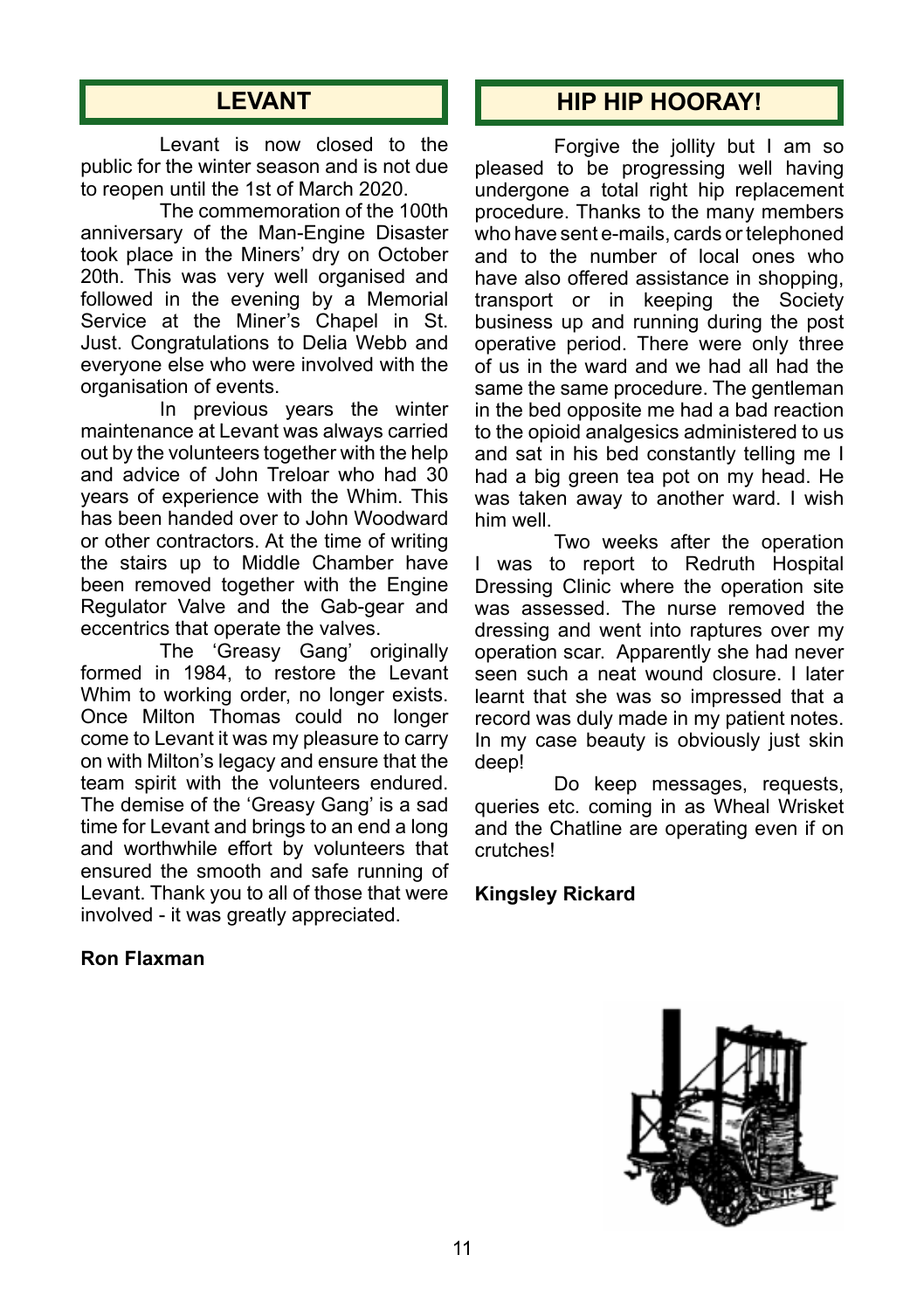# **LEVANT BOILER HOUSE MAINTENANCE**



During the winter of 2017-18, a considerable amount of work was carried out to the small diameter steam pipes, condensate returns and mixing tank etc.

Over the years a large amount of alterations have been done to most of the pipe work. Consequently, the mixing and preheating tank was no longer working satisfactorily which resulted in water not being heated anywhere near the required 80 degrees. This, in turn, meant that the water treatment was not emulsifying into the boiler feed water, causing over dosing and congealing in the pipe work and feed pump.

As a result of that winter's work. the monthly average fuel consumption for the engine dropped by 33% and the total site energy consumption dropped by 26%.

The work on the attached reports was undertaken by Mike Penberthy and myself.

#### **John Woodward**

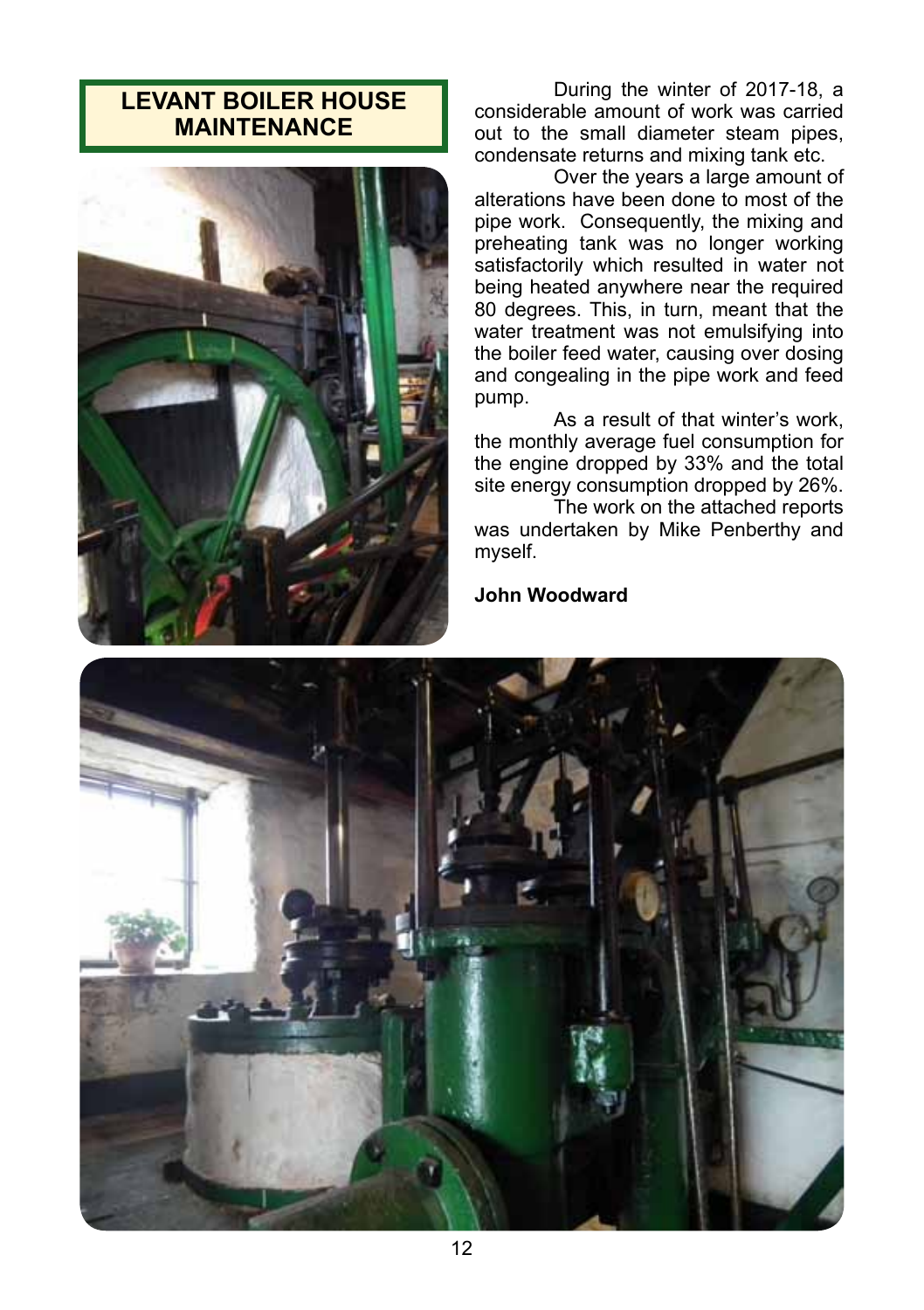#### **High Pressure Strainer and Water Separator**

Removed strainer and adjoining water separator, refitted strainer angled just above the horizontal so it will drain. Refitted water separator using new gasket and high tensile nuts and bolts to flange.

#### **High Pressure Water Separator Condensate Return**

All ½ inch mild steel pipe has been replaced with stainless steel. New condensate bowl fitted, site glass repositioned and returned pipes lagged with Rockwool steam pipe insulation.



#### **Mixing Tank Return Pipes**

All mild steel pipes have been replaced with stainless steel. Return pipe correctly routed to both mixing tank inlets. Bypass system installed to the common drain. Pipes lagged with Rockwool steam pipe insulation.



#### **Boiler Water Feed Pump**

The pump has been stripped and cleaned, mild steel pipes replaced with stainless steel, lagged, a second gate valve installed and pump moved to reduce water travel distance to about 5ft.

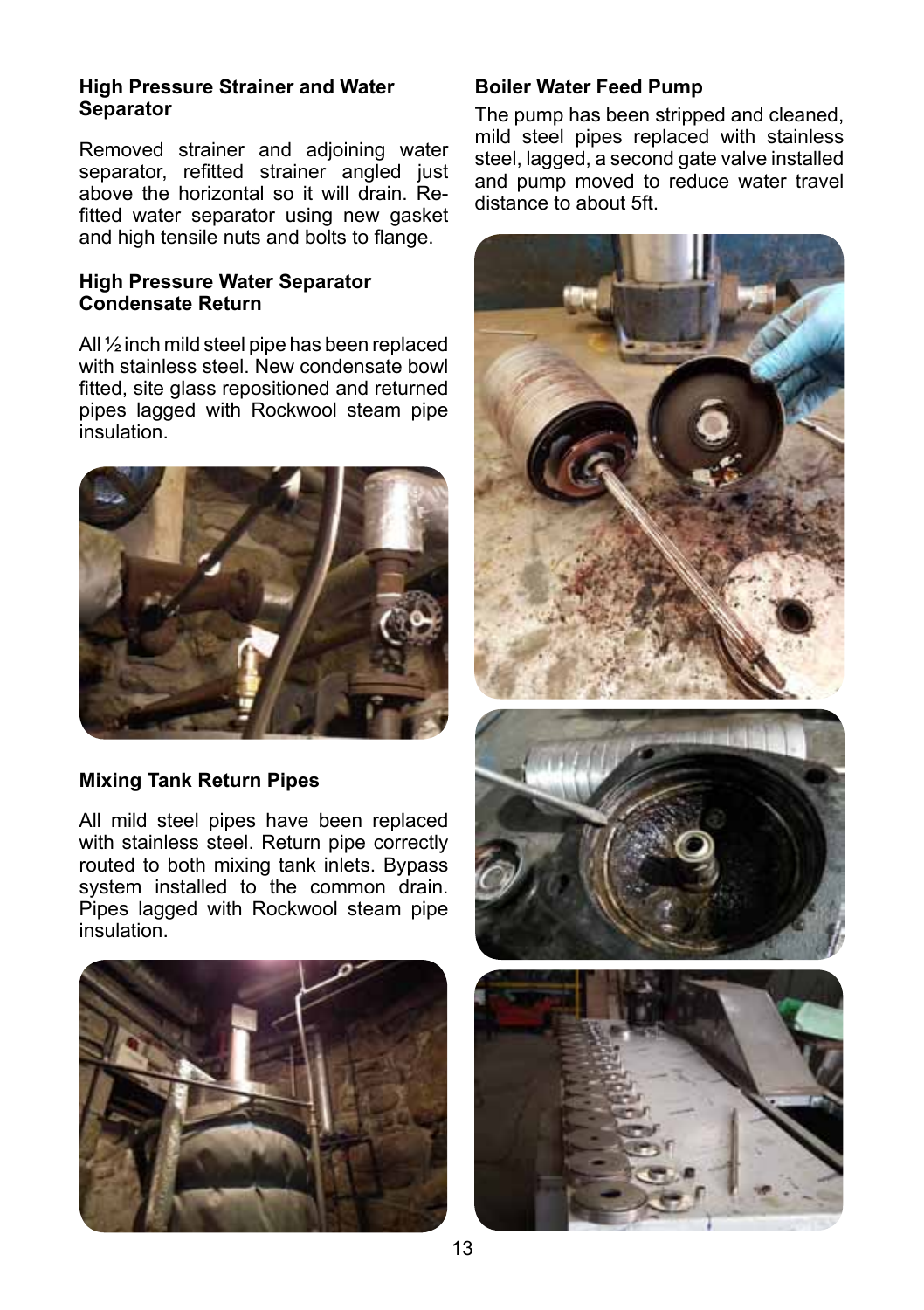# **PUBLICATIONS**

*Levant Mine: An Anthology* duly appeared in early October and has attracted a good deal of interest and favourable comment. It is available locally in West Cornwall, from Geevor shop, Tormark and specialist sellers, Moore Mining Books and Camden Miniature Steam, for whose regular support the Society is most grateful. We have had significant enquiries for the limited number of hardback copies so prospective purchasers should not delay.

I should like to apologise for the fact that the proposed launch on 9th November, mentioned in the last issue, did not take place. Our Vice-chairman and myself were both firmly in the hands of the medical profession at that time and it proved impossible to make the necessary arrangements.

#### **Graham Thorne**

# **BOOK REVIEW**

Situated on the B3212, southwest of Postbridge is the intriguing industrial site of Powdermills. A row of cottages, a chimney and some ruined buildings mark the location where gunpowder was produced for around 50 years from 1844. A significant work force was employed here, many of whom lived in the cottages. The site has been surveyed in detail, notably by Andrew Pye in 1989.

A new study has now appeared, *Powdermills: The story of the Dartmoor Gunpowder factory* by Drew Campbell. His book concentrates on the people of Powdermills, the workers, owners, shareholders who were all part of the enterprise. We read of the project instigator, George Frean, whose name is better known from his son's biscuit enterprise, and in considerable detail of the families who worked there. There are also interesting chapters on the way water was used across the site and a helpful tour of the site.

*Powdermills* comes from Blackingstone Publishing, who also<br>publish the Dartmoor Magazine, at publish the Dartmoor £10.00. (ISBN 9780995498617) and can be recommended as throwing new light on the history of this remarkable place.

#### **Graham Thorne**

# **2020 AGM**

The AGM weekend will be based in the Plymouth area on Friday 1st, Saturday 2nd and Sunday 3rd May.

Full details will appear in the next newsletter.

#### **CORNISH INSTITUTE OF ENGINEERS**

**Thursday 9th April 2020, at 6pm** *The UNEXMIN Project: Robot Submersibles Investigate Geology and Industrial Archaeology in Ecton Mine, Staffordshire.*

Location: Chapel Lecture Theatre, Tremough Campus, Penryn. TR10 9FE.

Submersibles developed in the EU Horizon 2020 UNEXMIN project have been used in the Ecton copper mine, flooded since 1858. All investigations were by imaging and non-contact instruments.

Members are invited to attend the above free lecture. The Cornish Institute of Engineers AGM will precede this talk.

https://www.iom3.org/cornish-instituteengineers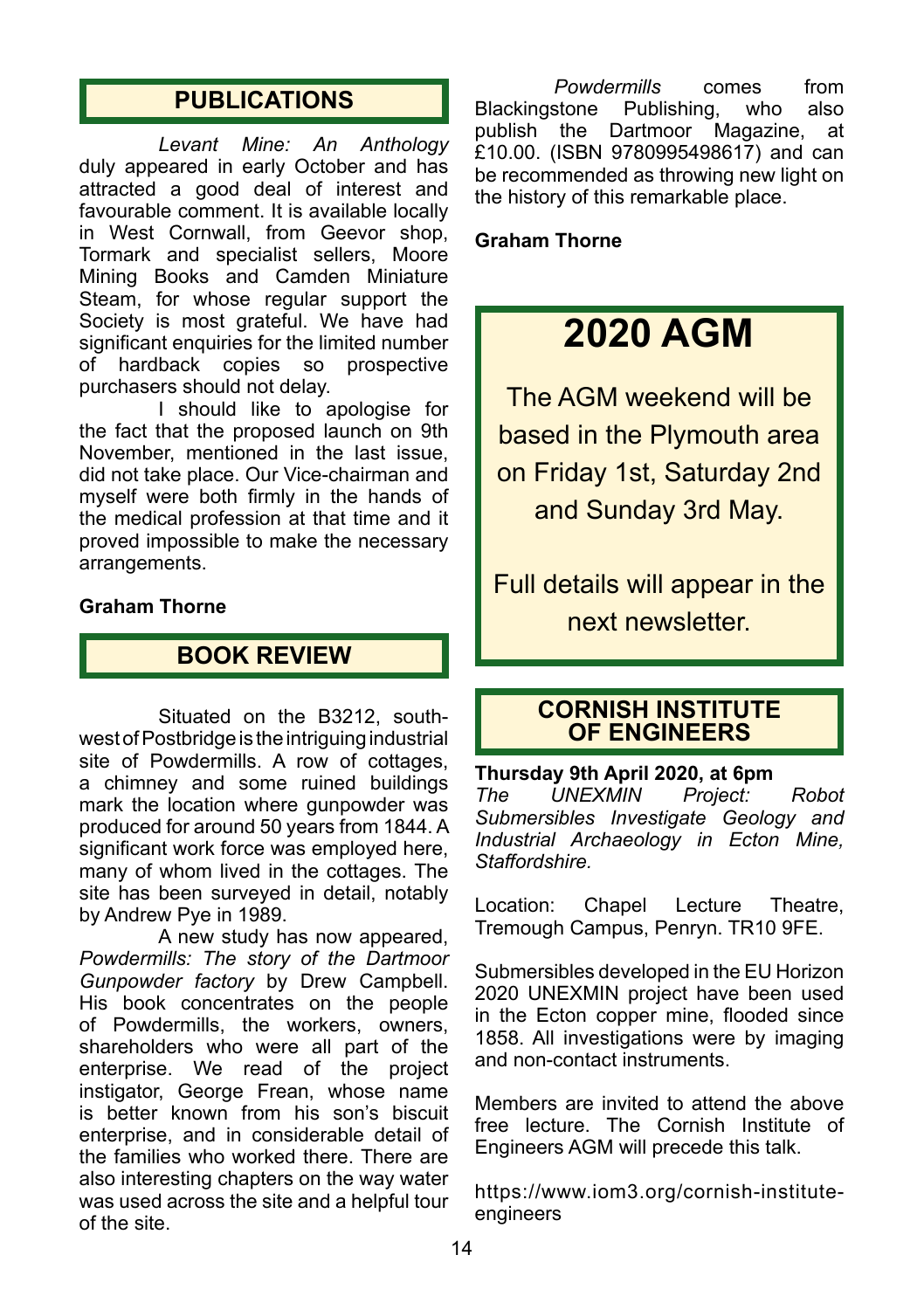# **SOCIETY MEETINGS PROGRAMME**

**KEM**: 7.30 pm start at King Edward Mine, Troon, Camborne TR14 9DP.

**Liskeard**: 7.30 pm start at The Long Room, Liskeard Public Hall PL14 6BW.

**Friday 10th January 2020 (KEM)** *Godolphin Mining.* By Steven Polglaze

**Monday 13th January 2020 (Liskeard)**

*Mine Buildings of Cornwall.* By Kingsley Rickard

**Monday 10th February (Liskeard)**

*In the Footsteps of Ian Fleming's Diamond Smugglers.* By Derek Stonley

**Friday 14th February (KEM)** *National Explosives Works: Voices from the past.* By Jean Charman

**Friday 13th March (KEM)** *Witchcraft and Folk Magic in Cornwall.* By Jason Semmens

**Friday 17th April (KEM)** *Battle Beneath the Trenches.* By Robert Johns

**May: 1st-3rd AGM Weekend**

#### **Friday 12th June (KEM)**

*The Date and Significance of the Antler Pick found on the Carnon Valley Tin Ground near Truro.* By Simon Timberlake

Non-members are welcome to attend. Non-members £2.00 please.

**Contact:**

**Dave Crewes**

2 Hillcrest Close St. Columb TR9 6BP crewesy@aol.com (01637 881 556 07772502725)

For up-to-date news check:

http://www.trevithick-society.org.uk

https://www.facebook.com/trevithick. society/

## **MEMBERS' BENEFITS**

Trevithick Society members are entitled to free entry (on production of the membership card) to the following attractions:

- **King Edward Mine**
- Cornish Engines at Pool (East Pool Mine and Michell's Whim)
- Levant
- Geevor Museum
- Poldark  $-$  free entry to site and reduced fee for underground mine tour

Also:

- 10% off book purchases at Tormark.
	- 10% off purchases at KEM shop.